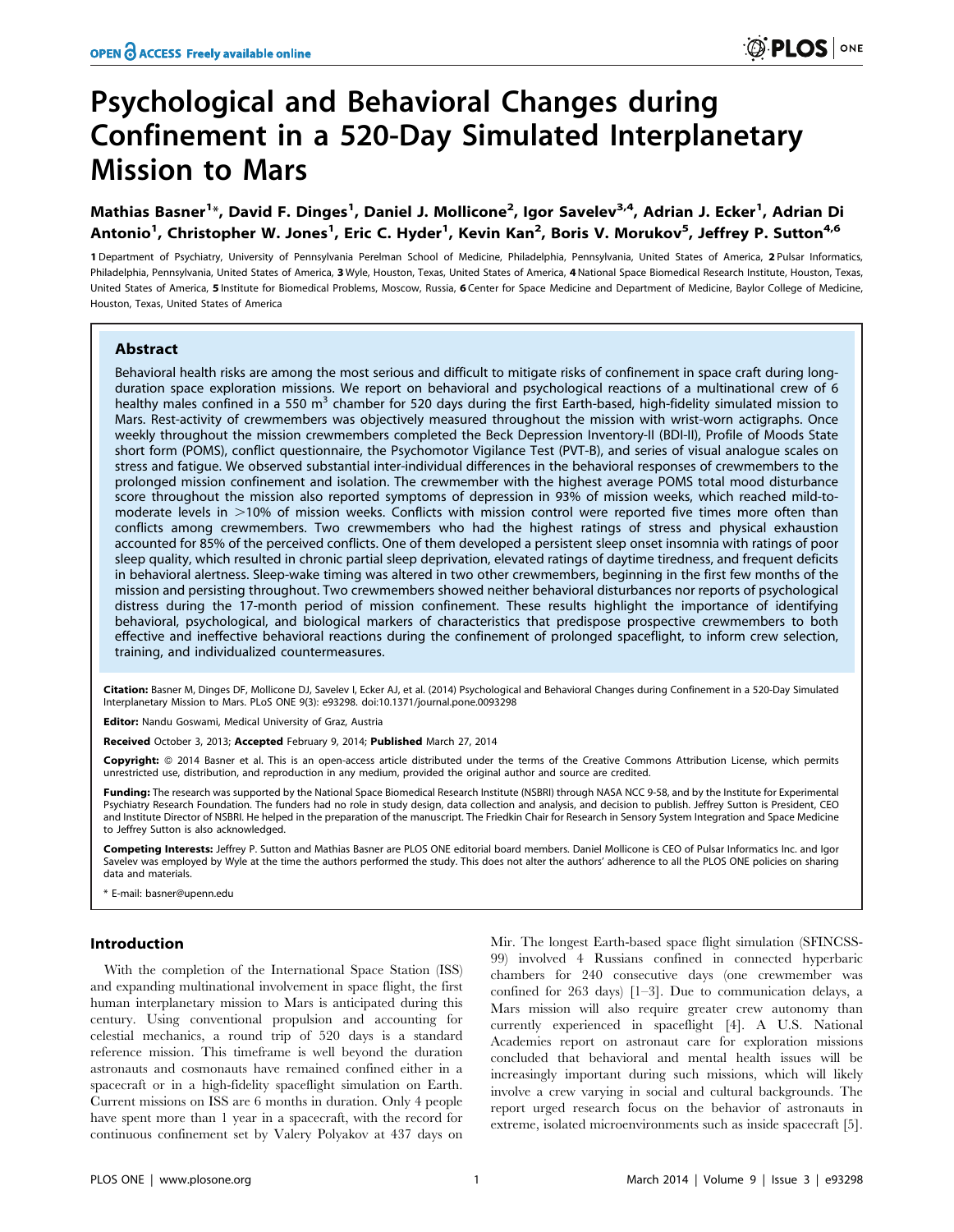NASA's recent evidence-based review of the behavioral health risks to crew and mission success during exploration space flight concluded they were among the most serious risks to such missions [6], a view shared by the Aerospace Medical Association [7]. According to NASA [6], ''anecdotal and empirical evidence indicates that the likelihood of a behavioral condition or psychiatric disorder occurring increases with the length of a mission'' and ''while behavioral conditions or psychiatric disorders might not immediately and directly threaten mission success, such conditions can, and do, adversely impact individual and crew health, welfare, and performance, thus indirectly affecting mission success."

There is a critical need to predict the time course, magnitude, and individual variability in behavioral, cognitive, affective and interpersonal reactions of space explorers during long-duration missions. Accurate prediction will inform strategies for crew selection, spacecraft habitability requirements, and behavioral health countermeasures needed for interplanetary missions. Highfidelity simulated space flight has paramount importance in providing data on crew behavioral changes during prolonged confinement and isolation. However, the ecological validity of the simulation depends heavily upon the extent to which it instantiates elements relevant to crew behavior during prolonged confinement in space. These include crew characteristics and size, habitat and habitability, isolation from Earth's light-dark cycles and weather, mission duration and realistic mission operations, flight simulation with mission controllers, communication delays inherent in interplanetary missions, limited consumable resources, and attention from media and the public.

Antarctic winter-over conditions require groups of subjects to spend prolonged periods of time in confinement and isolation, and they share some of the other environmental and psychosocial stressors inherent to exploration-type space missions (e.g., monotony, threat-to-life, restricted consumables, non-24 h light-dark cycles). They are used by several space agencies as space analog environments. However, these winter-over analogs usually do not extend beyond one year, they do not have a space mission context, and crew composition and size may not generalize to astronauts on long-duration space missions. The greater the fidelity an analog environment has to prolonged space flight, the greater the opportunity to identify the manner in which behavioral health may be affected by prolonged space missions.

Here we report on the behavioral and psychological effects on a 6-person multinational, culturally diverse crew comparable to space fliers, who were participating in the first high-fidelity simulated 520-day mission to Mars. The simulation was developed and operated by the Institute for Biomedical Problems (IBMP) of the Russian Academy of Sciences. We hypothesized that behavioral and psychosocial responses to the prolonged period of confinement, isolation, and space operational requirements, would change systematically with time in mission and related to mission events (e.g., the mid-mission simulated Mars landing). However, due to the uniqueness and unprecedented duration of this simulation, we made no specific hypotheses related to the direction and duration of any systematic trend, but rather formulated our null hypothesis more neutral as ''no difference in responses related to time in mission.'' Due to the diverse cultural and educational backgrounds of the crew, we expected interindividual differences in the way individual crewmembers coped with the prolonged period of confinement and isolation.

## Materials and Methods

### 2.1 Subjects and protocol

The State Scientific Center of the Russian Federation –IBMP of the Russian Academy of Sciences performed the Mars 500 project at the IBMP in Moscow, which consisted of three isolation studies with six crewmembers each: a 14-day pilot study (completed in November 2007), a 105-day pilot study (completed in July 2009), and the main 520-day study simulating a mission to Mars (completed in November 2011), which is the focus of this manuscript.

The high fidelity of the simulation to actual spaceflight was reflected in the following features of the experiment: (i) a multinational crew of  $N = 6$  healthy adult male volunteers selected by the Russian Federation  $(N = 3)$ , the European Space Agency  $(N = 2)$ , and the China National Space Administration  $(N = 1)$ , who were trained together and who were similar in age (average age at hatch closing 32 years, range 27–38), careers, and education (e.g., engineers, physicians, military backgrounds) to astronauts/ cosmonauts living on the ISS; (ii) 520 consecutive days of confinement (3 June 2010 to 4 November 2011) in a 550  $m<sup>3</sup>$ pressurized facility with a volume and configuration comparable to a spacecraft with interconnected habitable modules; (iii) facility modules equipped with life support systems and an artificial atmospheric environment at normal barometric pressure; (iv) activities that simulated aspects of the International Space Station with daily maintenance work, scientific experiments, and exercise; (v) isolation from Earth's daily environmental light-dark cycles, temperatures and seasonal conditions; (vi) a realistic Mars flight simulation based in orbital mechanics and under the direction of mission controllers, with a 30-day Mars orbiting phase (between mission days 244 and 273) and 3 of the 6 crewmembers simulating egresses on the Martian surface (between mission days 257 and 265); (vii) work throughout the 520-day mission that included both routine and simulated emergency events; (viii) changes in communication modes and time delays between mission days 54 and 470 that would occur in transit to and from Mars; (ix) limited consumable resources (food and water); and (x) the crew awareness of frequent publicity of the mission by media and the public. Thus, Mars 520 had many essential features of an isolated and confined environment (ICE) that had the fidelity necessary to study behavioral and psychological reactions to prolonged space flight.

The crew lived on a 5-day work cycle, with two days off, except for simulation of special situations (e.g., emergencies). For the whole mission operations were organized around 24-h clock time. A typical workday would start with personal hygiene and breakfast at 8:00 followed by operative work (including facility inspection), operative meetings, and the preparation of scientific experiments. After lunch (served between 13:30 and 14:30), the crews performed the scientific experiments and exercised until supper was served at ca. 19:30. The rest of the evening could be used for personal time. A total of 91 experiments in the areas of physiology  $(N = 20)$ , psychology  $(N = 21)$ , biochemistry, immunology, and biology  $(N = 34)$ , microbiology  $(N = 8)$ , and operations and technology  $(N = 8)$  were performed during the 520 days of the mission. Not all of the experiments required the crew's active participation. Sampling frequency differed between experiments and ranged from three times during the mission to continuously throughout the mission, with most of the studies sampling data on a regular but discontinuous basis (e.g., once every month).

The study was approved by the Institutional Review Board of the University of Pennsylvania, Philadelphia, Pennsylvania, USA. Prior to the start of the study, all subjects signed written informed consent forms. They were compensated for their participation in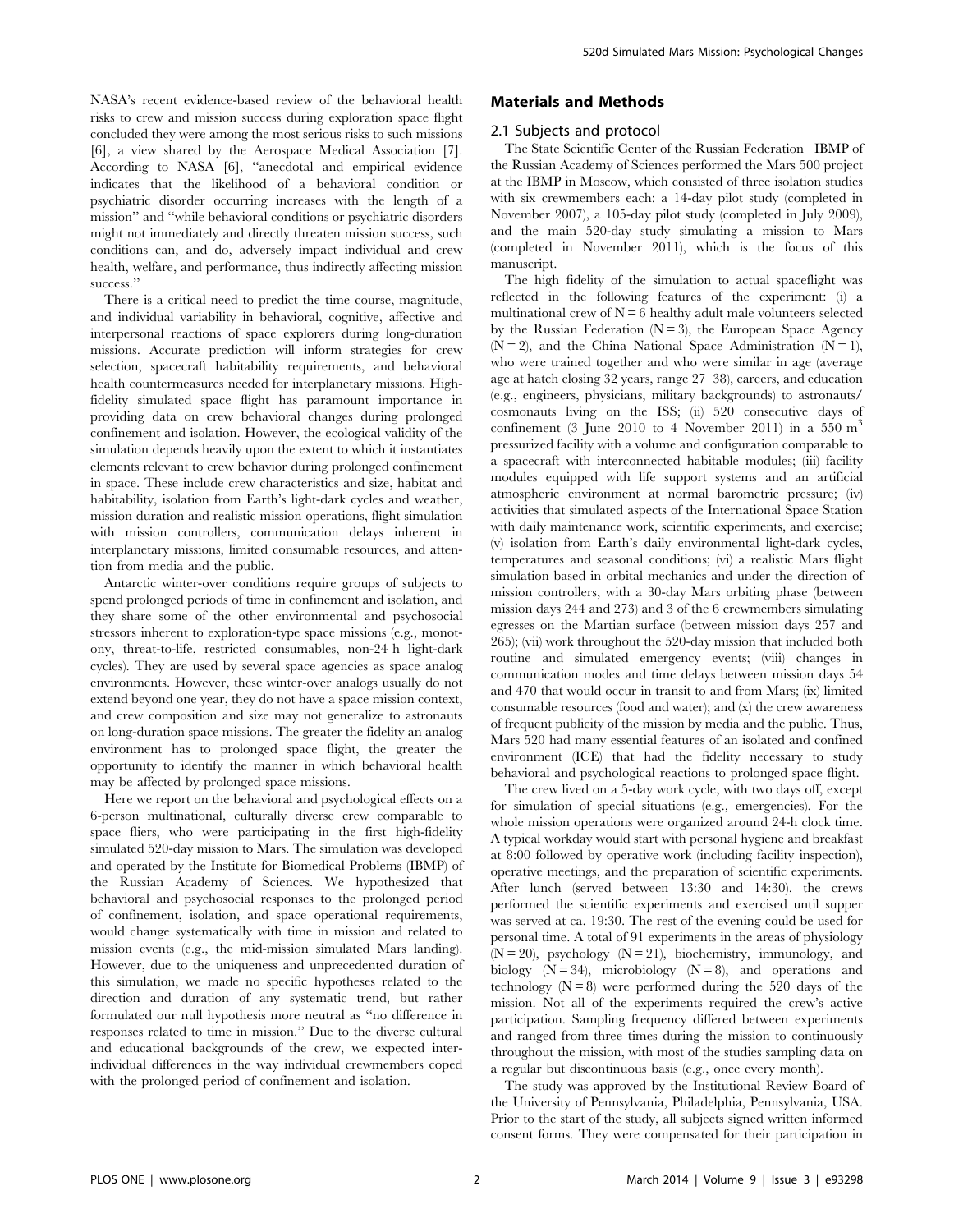the study, and they were free to discontinue the study at any time. The crewmembers revealed their identities before, during and after the simulation. To ensure confidentiality in this manuscript, results were de-identified (i.e., crewmembers were randomly assigned English alphabetic letters  $a$ – $f$ ) and no data were reported relative to crewmembers' nationalities, ages, professions, or roles in the mission.

## 2.2 Experimental procedures and measurements

2.2.1 Psychological measures. All instructions and subjective rating scales were translated and displayed in Russian for the three Russian participants, and in English for the non-Russian participants.

2.2.1.1 Social Desirability Scale 17 (SDS-17): Once during the two weeks prior to hatch closing, each crewmember filled out the Social Desirability Scale 17 (SDS-17), which measured social desirability bias [8]. The latter is defined as ''distorting one's selfpresentation to make a favorable impression upon others.'' Social desirability may represent, among others, internalization of cultural values, the expression of ongoing personality traits, or an overly favorable self-evaluation [9]. The SDS-17 is composed of 16 true–false items (one item was dropped from the final scale), six of them reverse keyed. A score of 16 represents maximal distortion of one's self representation to make a favorable impression.

2.2.1.2 Visual Analog Scales (VAS): Immediately prior to and/ or following each PVT-B test bout, crewmembers filled out several computerized questionnaires and rating scales. Crewmembers indicated their current status on 100 mm visual analogue scales (VAS) with the following binary anchors: happy – unhappy; healthy – sick; energetic – physically exhausted; mentally sharp – mentally fatigued; not stressed – very stressed; fresh/ready to go – tired; good sleep quality – poor sleep quality (morning only); and high workload – low workload (evening only).

2.2.1.3 Profile of Mood States - Short Form (POMS-SF): Crewmembers completed the POMS-SF [10,11] in the morning once each week. POMS-SF is a measure of psychological distress in a variety of healthy, physically ill, and psychiatric populations. It consists of a list of 37 adjectives. Crewmembers had to indicate the degree to which each adjective described themselves at the moment they took the test using a 5-point Likert format. Standard scoring of the POMS yields a global distress score referred to as Total Mood Disturbance as well as scores for six subscales: Fatigue-Inertia, Vigor-Activity, Tension-Anxiety, Depression-Dejection, Anger-Hostility, and Confusion-Bewilderment.

2.2.1.4 Beck Depression Inventory (BDI-II): Once a week in the evening, crewmembers completed the modified Beck Depression Inventory (BDI-II) [12], a 21-question multiple-choice self-report inventory for measuring the severity of depression. The BDI-II was scored by summing the highest ratings for each item. Each item is rated on a 4-point scale ranging from 0 to 3, and the total scores can range from 0 to 63. The BDI-II can be separated in an 8-item affective subscale (pessimism, past failures, guilt feelings, punishment feelings, self-dislike, self-criticalness, suicidal thoughts or wishes, and worthlessness) and a 13-item somatic subscale (sadness, loss of pleasure, crying, agitation, loss of interest, indecisiveness, loss of energy, change in sleep patterns, irritability, change in appetite, concentration difficulties, tiredness and/or fatigue, and loss of interest in sex). Crewmembers were asked to indicate how they felt during the past week. The question on suicidal thoughts was removed from the BDI-II for reasons of cultural sensitivity, reducing the number of items to 20 and the maximum score from 63 to 60.

2.2.1.5 Conflict Questionnaire (CQ): Weekly, in the evening, crewmembers filled out a brief conflict questionnaire developed for the study. They were asked to indicate, both currently and in the last 7 days, whether they had a conflict with either another crewmember or mission controllers. If they indicated a conflict had occurred, they were to indicate whether or not it was resolved. They did not have to indicate the identity of the person(s) with whom they indicated they had a conflict.

Data acquisition for psychological measures resulted in 100% completed tests (i.e.,  $N=6$  for SDS-17;  $N=444$  for BDI-II; POMS-SF;CQ; VAS for workload and sleep quality ratings; and N = 888 for VAS scales for unhappiness, physical exhaustion, mental fatigue, stress, tiredness).

2.2.1.6 Post-mission debrief interviews: During individual crewmember's debrief interviews the second day post-mission confinement, crewmembers were asked to name the two crewmembers with whom they communicated most frequently.

2.2.2 Behavioral measures. 2.2.2.1 Actigraphy: Actigraphy is a reliable, non-invasive method to validly assess rest-activity cycles [13]. Throughout the 520-day simulated mission to Mars, each crewmember continuously wore a wristwatch size actigraph (Actiwatch Spectrum, Philips/Respironics) on the wrist of the nondominant arm. The device measured both average white light intensity (illuminance in Lux) and a calibrated activity level from movement-induced accelerations of the wrist. It also displayed clock time. In the Mars 520-day study actigraphs recorded one activity and one illuminance value per minute. A validated algorithm [14] was used to automatically classify 1-min actigraphy epochs into active wake, sleep, or waking rest (Respironics Actiware, Version 5.59.0015, standard settings). In cases of obvious misclassification, the automatic scoring was corrected manually (less than 2.8% of the automatic scoring was corrected this way). Epochs with off-wrist or missing data (due to data downloads or equipment failure) were classified accordingly. Overall, 4,396,333 min (73,272 h or 98.0%) of valid actigraphy data were obtained from the 6 crewmembers while they lived in the facility throughout the Mars 520-day study. For statistical analyses off-wrist or missing actigraphy epochs were imputed with averages of non-missing epochs calculated for each crewmember, each mission quarter, and each of the 1440 min of the day.

2.2.2.2 Psychomotor Vigilance Test (PVT-B): Once per week, each crewmember performed a 3-minute version of the Psychomotor Vigilance Test on a calibrated laptop computer (Pulsar Informatics, Inc.) to assess the effects of potential changes in sleepwake behavior. The PVT-B measures vigilant attention by recording response time (RT) to visual stimuli that occur at random inter-stimulus intervals (ISI), and it has negligible aptitude and learning effects [15,16]. The brief PVT (i.e., PVT-B) was validated against the standard 10-minute PVT [17] and shown to predict performance on a simulated luggage screening task [18]. Each crewmember performed the PVT-B on a different day of the week, once in the morning after waking up and once in the evening. The test required visually monitoring a red rectangular box on the computer screen, and pressing a response button as soon as a yellow stimulus counter appeared, which stopped the counter and displayed the RT in milliseconds for a 1 s period. ISIs varied randomly from 2–5 s. Data acquisition for PVT-B resulted in  $N = 888$  completed tests, which was 100% of the data sought.

## 2.3 Statistical analyses

To analyze time in mission effects, mixed model ANOVAs (Proc Mixed, SAS Version 9.3, SAS Institute Inc., Cary, NC) with a random intercept for crewmembers and unstructured covariance were performed with mission quarter (MQ) as the only explan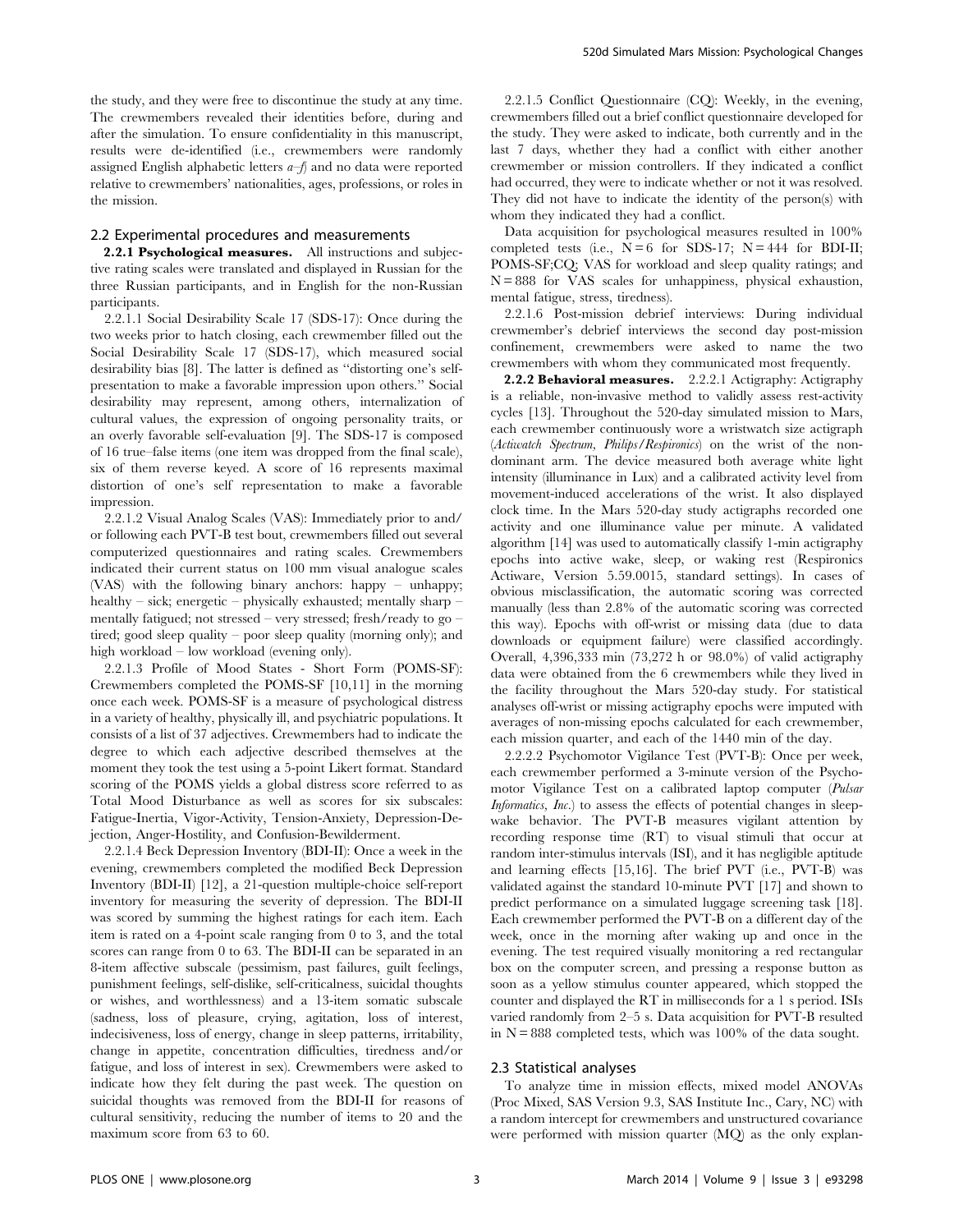atory variable (MQ1, days 1–130; MQ2, days 131–260; MQ3, days 261–390; MQ4, days 391–520) and with the scores from the mood scales (BDI-II and POMS-SF) and visual analog scales as outcome variables. Although we could have justified many different hypotheses relative to time in mission (e.g., steadily increasing or decreasing effects, third quarter effect), we chose to keep our hypothesis as generic as possible (null hypothesis: no difference between mission quarters). This was partially driven by findings on the activity data that showed a steep decline in activity initially, a slow but steady decline during the second and third mission quarters, and a sharp rise at the end of the mission, which conformed to neither of the two above-stated hypotheses [19]. Our mixed model analyses took the clustered nature of the data into account and used all available data points based on repeated measures within subjects  $(N = 444$  for measures sampled only in the morning or in the evening and  $N = 888$  for measures sampled both in the morning and the evening). The models for outcomes sampled both in the morning and the evening were also controlled for administration time (morning or evening). If a type 3 test indicated a significant  $MQ$  effect  $(P<0.05)$ , post-hoc tests comparing each MQ with each other MQ were performed. Post-hoc tests were Bonferroni corrected for Type I error inflation  $(\alpha = 0.05/6 = 0.0083)$ .

To investigate individual differences between crewmembers, ANOVAs (Proc Mixed in SAS) were performed with crewmember as the only explanatory variable and with the scores from the mood scales (BDI-II and POMS-SF) and visual analog scales as outcome variables. Again, models with visual analog scale variables sampled twice daily were also controlled for administration time (morning or evening). If a Type 3 test indicated a significant crewmember effect (P<0.05), post-hoc tests comparing data from each crewmember with data from each of the other crewmembers were performed. Post-hoc tests were Bonferroni corrected for Type I error inflation ( $\alpha = 0.05/15 = 0.0033$ ). For ease of interpretation, all scales were transformed to a 0 to 100 range in Tables 1 and 2.

To investigate changes of individual differences with time in mission, graphs plotting cumulative scores of mood and visual analog scale outcomes relative to time in mission were generated for those variables with a significant  $(P<0.05)$  main effect for mission quarter. To further investigate individual differences, we calculated intra-class correlations (ICC) for each outcome measure as the ratio of between-subjects variance to the sum of the between- and within-subjects variances. The ICC is based on variance components analysis, involving the explicit separation of within-subjects variance and between-subjects variance in data derived from repeated measurements in individuals. The ICC expresses the proportion of variance in these data that is explained by systematic inter-individual variability. Stability of ICC values was interpreted using the following ranges: "slight"  $(0.0-0.2)$ ; "fair"  $(0.2-0.4)$ ; "moderate"  $(0.4-0.6)$ ; "substantial"  $(0.6-0.8)$ ; and "almost perfect"  $(0.8-1.0)$  [20]. We compared actigraphy scorings across subjects on a minute per minute basis. One minute epochs that were classified as missing or off-wrist for at least one crewmember were excluded from the analysis (86,068 min or 11.5% of the 520-day period). For each crewmember, those minutes were counted where the crewmember was either the only crewmember sleeping or the only crewmember active awake. We then calculated the cumulative time for both categories corrected for the amount of missing data (i.e., relative to the full 520-day or 12,480-h mission).

## Results

## 3.1 Psychological measures

Table 1 reports the psychological measures as averages across all crewmembers for the whole mission and for individual mission quarters; whereas Table 2 shows psychological measure averages across the whole mission for each individual crewmember and also provides information on ICCs as an indicator of the degree of systematic inter-individual variability in self-report outcomes.

At the level of the whole crew and for the whole mission, the average BDI-II score of 2.2 out of 100 indicated no depression among crewmembers. Although BDI-II scores were significantly higher in the second compared to the first half of the mission, they were very low at both mission phases (3.1 and 2.8 out of 100, respectively). Crewmember e was the only crewmember to report symptoms of depression (Figure 1a). Even with the suicide question removed, his BDI-II score indicated a mild depression in 7 out of 74 weeks (9.5% of mission time) and a moderate depression in 1 out of 74 weeks (1.4% of mission time). The reported symptoms more often included somatic (58.2%) rather than affective (41.8%) symptoms, with the top 5 items being ''changes in sleep patterns'' (9.5%), ''punishment feelings'' (8.7%), ''tiredness and/or fatigue''  $(8.2\%)$ , "guilt feelings"  $(8.0\%)$ , and "loss of pleasure"  $(8.0\%)$ . Crewmember  $e$  also had the lowest per-mission social desirability scale score than the rest of the crewmembers (Table 2). In contrast to crewmember  $e$ , crewmembers  $a$ ,  $b$ , and  $c$  checked off none of the 20 items during all 74 administrations of the BDI-II indicating no depressive symptoms.

Similar to the BDI-II findings, the average POMS-SF score for the crew and for the whole mission showed no consistent signs of elevation in total mood disturbance (score of 10.4 out of 100) or psychological distress on any of the subscales (scores ranging from 0.9 to 5.9 out of 100). Crewmembers indicated a medium level of vigor and activity throughout the mission (48.3 out of 100). Significant changes between mission quarters were only observed for vigor-activity  $(P = 0.0011)$ , which was lowest in mission quarter 2, and confusion-bewilderment  $(P<0.0001)$ , which was higher in the second compared to the first half of the mission (Table 1 and Figure 1). Again, crewmember e scored highest on total mood disturbance and all subscales of the POMS, except for vigoractivity where he had the lowest score (22.0 out of 100).

At the level of the whole crew and for the whole mission, visual analog scale ratings indicated low levels (range 11.1–25.4 out of 100) of feeling unhappy, sick, physically exhausted, mentally fatigued, stressed, or tired (Table 1). Crewmembers had stronger feelings of sickness in the second compared to the first half of the mission, and the reported tiredness was maximal in the second mission quarter. Sleep quality was rated on average as good (22.9 out of 100) and showed no reliable changes with time in mission. Workload was rated low to medium (34.8 out of 100) for the mission, but it was perceived as significantly higher in the first quarter compared to subsequent mission quarters. Feelings of being unhappy, sick, physically exhausted, or mentally fatigued were rated highest by crewmember  $e$ , whereas crewmember  $f$ indicated the highest levels for stress, tiredness, poor sleep quality, and high workload (Table 2, Figure 1). He was also the crewmember who averaged the lowest sleep time across the mission (see above).

We found significant inter-individual differences for all selfreport measures at  $P<0.0001$  (Table 2). Intra-class correlations (ICC) and cumulative functions (Figure 1) were used to determine if these individual reactions were stable during the mission and potentially phenotypic. ICCs indicated substantial stability of individual differences during the mission in depression inventory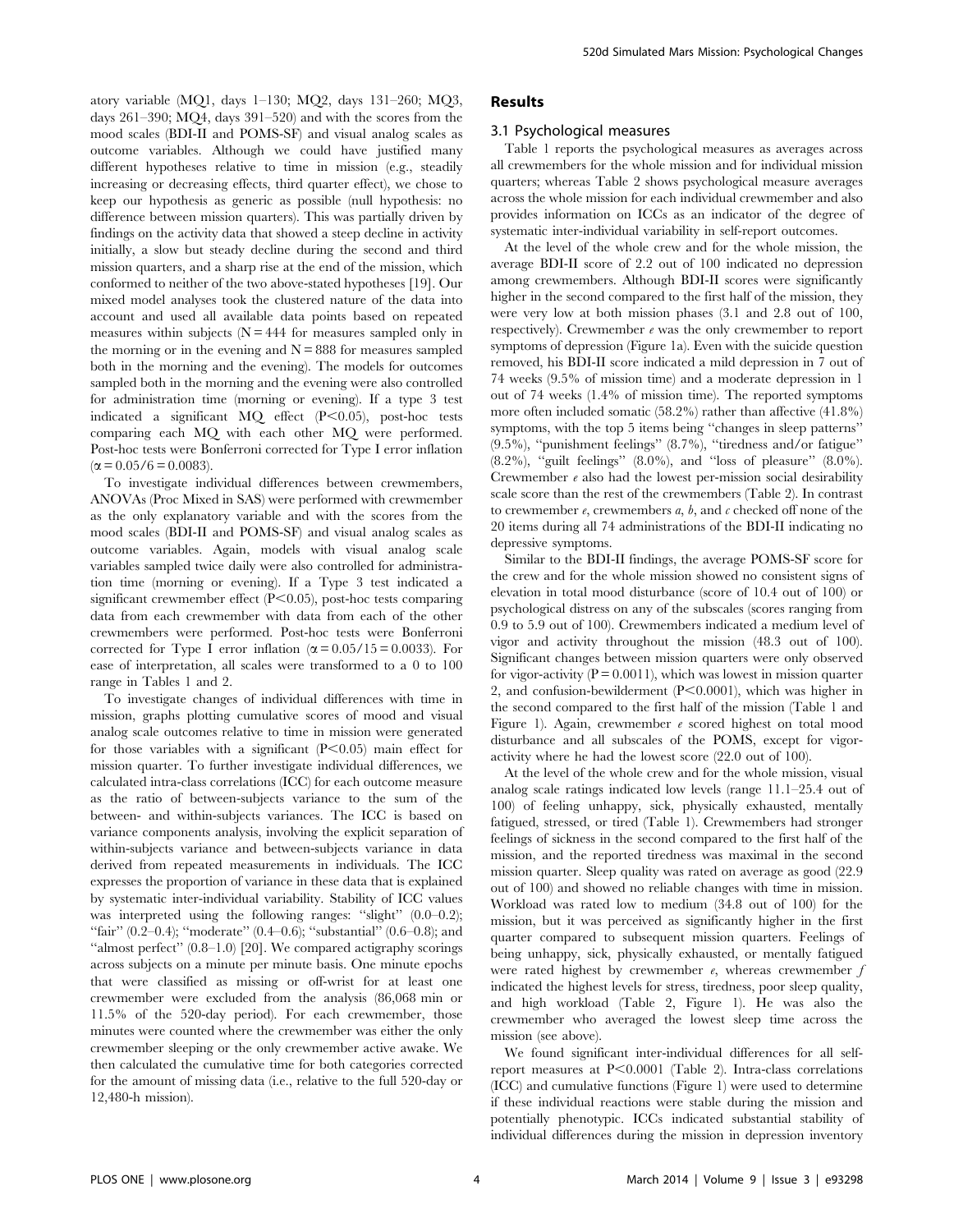Table 1. Effects of time-in-mission on psychological measures.

| <b>Scales</b>                         | <b>Mission</b> | <b>Mission Quarter</b> |                         |                    |                    | <b>ANOVA</b> |
|---------------------------------------|----------------|------------------------|-------------------------|--------------------|--------------------|--------------|
|                                       | Average        | 1                      | $\overline{\mathbf{2}}$ | 3                  | 4                  | P-value      |
| <b>Depression</b>                     |                |                        |                         |                    |                    |              |
| Beck Depression Inventory-II          | 2.2(2.0)       | $1.5(1.4)^{3,4}$       | 1.4 $(1.4)^{3,4}$       | 3.1 $(2.8)^{1,2}$  | 2.8 $(2.5)^{1,2}$  | < 0.0001     |
| Mood                                  |                |                        |                         |                    |                    |              |
| POMS Depression-Dejection             | 0.9(0.7)       | 0.6(0.4)               | 0.9(0.8)                | 1.0(0.8)           | 1.2(1.0)           | 0.5078       |
| POMS Vigor-Activty                    | 48.3 (9.2)     | 49.8 $(8.8)^2$         | 44.5 $(11.3)^{1.4}$     | 48.6 (8.9)         | 50.5 $(8.4)^2$     | 0.0011       |
| POMS Confusion-Bewilderment           | 5.9(2.6)       | 4.6 $(2.5)^{3,4}$      | 4.6 $(2.3)^{3,4}$       | 6.9 $(3.2)^{1.2}$  | 7.7 $(3.1)^{1.2}$  | < 0.0001     |
| <b>POMS Tension-Anxiety</b>           | 1.8(1.2)       | 1.6(0.8)               | 4.6(2.3)                | 1.9(1.7)           | 2.0(1.7)           | 0.9086       |
| <b>POMS Anger-Hostility</b>           | 1.5(1.1)       | 1.1(0.6)               | 1.4(1.1)                | 1.5(1.2)           | 2.0(1.7)           | 0.4169       |
| POMS Fatigue-Inertia                  | 3.3(1.8)       | 2.6(0.9)               | 2.9(1.8)                | 3.8(2.1)           | 3.9(2.5)           | 0.1976       |
| POMS Total Mood Disturbance Score     | 10.4(2.2)      | 9.7(1.8)               | 10.7(2.4)               | 10.6(2.4)          | 10.6(2.5)          | 0.1413       |
| <b>Visual Analog Scales</b>           |                |                        |                         |                    |                    |              |
| Happy-Unhappy                         | 19.8 (8.0)     | 18.2(6.9)              | 20.6(8.6)               | 20.3(8.1)          | 20.0(8.4)          | 0.0984       |
| Healthy-Sick                          | 11.1(5.6)      | 9.4 $(4.6)^{3,4}$      | 9.1 $(5.5)^{3,4}$       | 13.2 $(6.7)^{1,2}$ | 12.7 $(6.4)^{1,2}$ | < 0.0001     |
| Energetic-Physically Exhausted        | 20.6(6.1)      | 23.4 $(5.5)^{3,4}$     | 20.5(6.1)               | 20.4 $(7.4)^1$     | 18.0 $(6.4)^1$     | < 0.0001     |
| Mentally Sharp-Mentally Fatigued      | 19.8(8.5)      | 20.0(7.9)              | 20.5(9.1)               | 19.5 (8.8)         | 19.3(8.5)          | 0.5640       |
| Not Stressed-Very Stressed            | 14.3(6.3)      | 12.4(5.6)              | 14.6(6.3)               | 15.1(7.0)          | 14.9(6.7)          | 0.0301       |
| Ready to Go-Tired                     | 25.4(6.8)      | 23.5 $(4.9)^2$         | 27.3 $(7.4)^1$          | 26.3(7.7)          | 24.3(7.5)          | 0.0173       |
| Good Sleep Quality-Poor Sleep Quality | 22.9(7.1)      | 25.1(5.9)              | 24.1(7.6)               | 21.7(7.7)          | 20.4(8.2)          | 0.1531       |
| Low Workload-High Workload            | 34.8(5.1)      | 43.2 $(4.7)^{2,3,4}$   | 33.4 $(5.8)^1$          | 30.3 $(4.6)^1$     | 32.0 $(8.0)^1$     | < 0.0001     |

Table 1: Superscript number 1-4 indicate a significant difference to the respective mission quarter at  $\alpha$  = 0.05 after Bonferroni correction of post-hoc tests. All scales were transformed to a 0 to 100 range. A score of 100 represents the maximal expression (e.g., maximal depression, maximal tension-anxiety, maximal unhappiness, etc.). Standard errors are reported in parenthesis. P-value for the main effect of mission quarter is reported in the last column. POMS: Profile of Mood States Short Form. doi:10.1371/journal.pone.0093298.t001

scores (0.679), POMS ratings of vigor-activity (0.772), confusionbewilderment (0.632), and total mood disturbance (0.701), and visual analog scale ratings of unhappiness (0.753), sickness (0.671), mental fatigue (0.788), and stress (0.669). On average, more than half (55%) of the variance in self-report outcomes was attributable to stable differences among crewmembers. Cumulative functions also suggest substantial trait-like consistency throughout the mission confinement. For example, crewmember  $d$  consistently had among the highest vigor-activity ratings (POMS-SF) and lowest physical exhaustion (VAS), stress (VAS), and tiredness ratings (VAS); while crewmembers  $e$  and  $f$  had the lowest vigoractivity ratings, and the highest physical exhaustion, stress and tiredness ratings across the mission; and crewmember  $\epsilon$  showed a mixed pattern of high vigor-activity, moderate physical exhaustion and stress, and high tiredness across the mission (Figure 1).

Figure 2 summarizes the results of the conflict questionnaire. Crew-reported conflicts with mission control peaked during the 30 days of Mars surfacing, were higher in the first half compared to the second half of the mission (23:12), and were reported 5 times more often than conflicts among crewmembers (41:8). Two crewmembers  $(e, f)$  reported the majority  $(85%)$  of the conflicts (51% and 34%, respectively).

During crew debriefs after the mission, crewmembers were asked to name the two crewmembers with whom they communicated most frequently throughout the 520-day of confinement. The answers to this question are depicted in Figure 3. Based on frequency of all crewmembers' responses, crewmembers  $d$  and  $c$ had a central role in team communication. In contrast, crewmember a was not mentioned by any other crewmember, and crewmember f was only mentioned by one other crewmember.

## **Discussion**

IBMP's historically long, and behaviorally realistic, 520-day simulated mission to Mars involved all the anticipated features of isolation and confinement required for exploration space missions [19]. The unprecedented duration, high fidelity, and ecologic validity of the simulation make the Mars-520 study unique and in many ways superior to a number of space simulations performed in the past  $[1-3, 22, 23]$ .

This manuscript focuses (a) on a description of the Mars 520 mission crews' subjective ratings of mood, psychological distress, health, stress, fatigue, sleep quality, and workload, (b) on changes in behavior and psychological state with time in mission, and (c) on differences between individual crewmembers. Results on changes in sleep-wake timing, movement activity, and psychomotor vigilance performance have been reported in detail elsewhere [19] and shall only be briefly summarized here for contextual interpretation of the psychological data.

Sleep time averaged 7.39 h ( $SE = 0.20$ ) per 24 h across the mission for all crewmembers, ranging from 6.54 h (crewmember  $f$ ) to 7.94 h (crewmember a) between crewmembers, and increased with time in mission. Crewmember  $f$ , who averaged the highest stress ratings and worst sleep quality ratings during the mission (Table 2), was the only crewmember whose sleep time decreased during the mission due to a worsening sleep onset insomnia. He was also the only crewmember with impaired PVT-B performance and accounted for the majority of errors of omission (i.e.,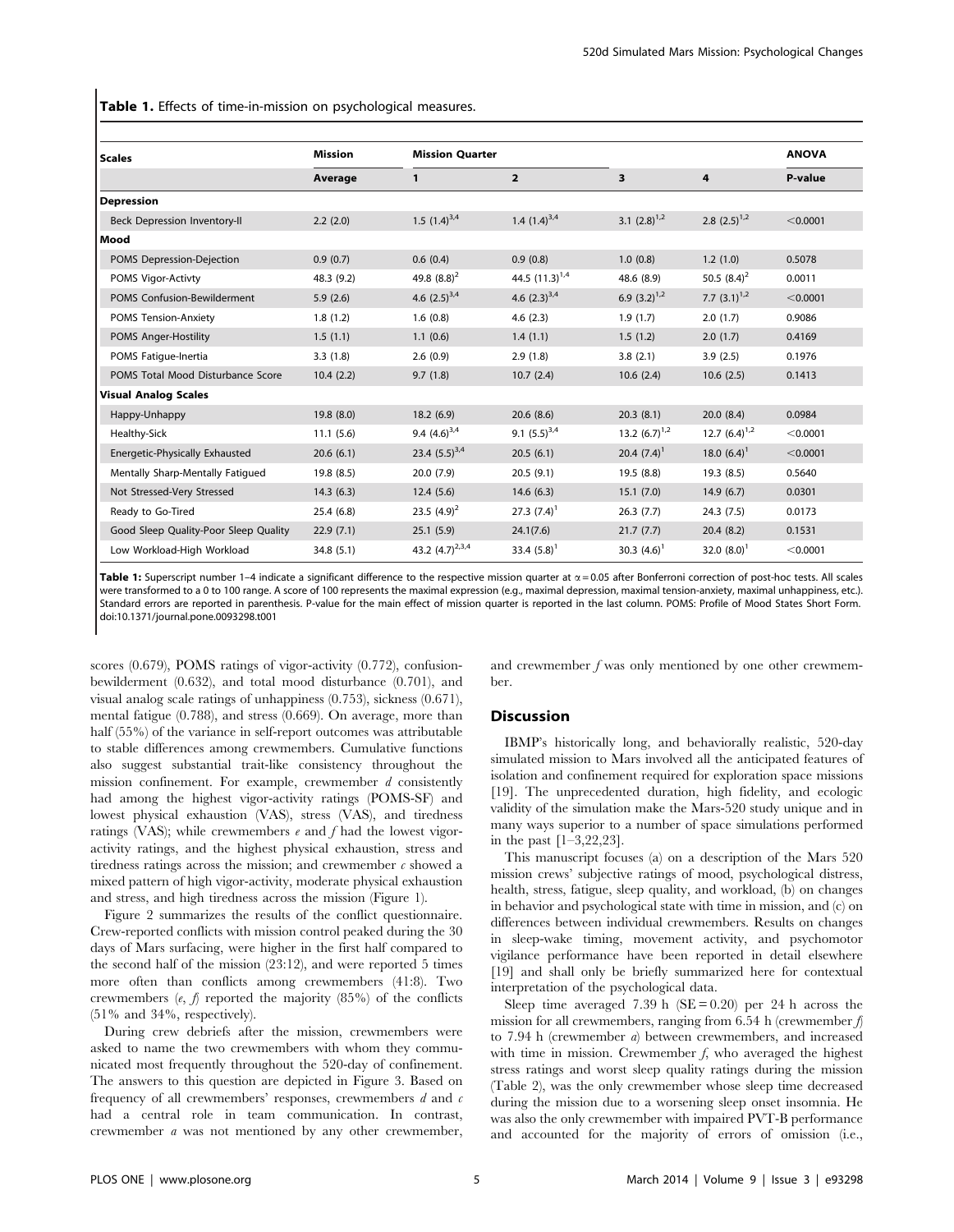|                                          | Crewmember               |                                 |                                   |                                  |                                  |                                 |       | ANOVA    |
|------------------------------------------|--------------------------|---------------------------------|-----------------------------------|----------------------------------|----------------------------------|---------------------------------|-------|----------|
|                                          | $\pmb{\varpi}$           | ء                               | U                                 | ত                                | $\mathbf{v}$                     |                                 | ⊻ٍ    | P-value  |
| Social Desirability                      |                          |                                 |                                   |                                  |                                  |                                 |       |          |
| Social Desirability Scale-17             | 81                       | 69                              | 56                                | 56                               | 25                               | $\overline{8}$                  |       |          |
| Depression                               |                          |                                 |                                   |                                  |                                  |                                 |       |          |
| Beck Depression Inventory-II             | $0^{e,*}$                | $0^{e,*}$                       | $0^{\mathrm{e},*}$                | $0.4(0.1)^e$                     | $12.1 (0.9)^{a,b,c,d,f}$         | $0.5(0.1)^e$                    | 0.679 | < 0.0001 |
| Mood                                     |                          |                                 |                                   |                                  |                                  |                                 |       |          |
| POMS Depression-Dejection                | $0.0(0.0)$ <sup>e</sup>  | $0.0(0.0)$ <sup>e</sup>         | $0.1(0.1)^e$                      | $0.1(0.1)^e$                     | $4.6 (0.8)$ <sup>a,b,c,d,f</sup> | $0.8(0.3)^e$                    | 0.251 | < 0.0001 |
| POMS Vigor-Activty                       | 41.3 $(2.4)^{b.c.d.e.f}$ | 48.8 (0.7) <sup>a,c,d,e,f</sup> | 77.0 $(0.7)^{a,b,e,f}$            | 72.2 $(1.0)^{a,b,e,f}$           | $22.0 (1.4)^{a,b,c,d,f}$         | $28.5 (1.6)^{a,b,c,d,e}$        | 0.772 | < 0.0001 |
| POMS Confusion-Bewilderment              | $0^{b,c,e,*}$            | 13.2 $(0.3)^{a,c,d,f}$          | $6.8(0.8)$ <sup>b,de,f</sup>      | $0.5(0.2)^{b,c,e}$               | $13.8 (0.9)^{a.c.d.f}$           | $1.4 (0.5)^{b.c.e}$             | 0.632 | < 0.0001 |
| POMS Tension-Anxiety                     | $0^{e,*}$                | $0^{e,*}$                       | $0.9(0.4)$ <sup>e</sup>           | $0.7(0.3)^e$                     | 7.5 $(1.0)$ <sup>a,b,c,d,f</sup> | $1.7 (0.5)^e$                   | 0.322 | < 0.0001 |
| POMS Anger-Hostility                     | $0.1 (0.1)^e$            | $0^{e,*}$                       | $0.2(0.1)^e$                      | $0.4(0.3)^e$                     | $6.7(1.0)$ a, b, c, d, f         | $1.9(0.5)^e$                    | 0.293 | < 0.0001 |
| POMS Fatigue-Inertia                     | $1.3 (0.5)$ <sup>e</sup> | $0.2 (0.2)^{c,e}$               | $3.2 (0.6)^{b,e}$                 | $1.8(0.6)$ <sup>e</sup>          | 12.0 $(1.2)^{a,b,c,d,f}$         | 1.4 $(0.4)^e$                   | 0.376 | < 0.0001 |
| POMS Total Mood Disturbance<br>Score     | 9.7 $(0.4)^{c,d,e,f}$    | $10.1 (0.1)^{c,d,e,f}$          | $5.3 (0.3)$ <sup>a,b,e,f</sup>    | $5.0(0.3)^{a,b,e,f}$             | $19.6 (0.8)^{a,b,c,d,f}$         | $12.8 (0.3)^{a,b,c,d,e}$        | 0.701 | < 0.0001 |
| Visual Analog                            |                          |                                 |                                   |                                  |                                  |                                 |       |          |
| Happy-Unhappy                            | $0.5 (0.5)^{b, c, e, f}$ | $9.8(0.3)^{a,c,d,e,f}$          | $20.9 (0.7)^{a,b,d,e,f}$          | $2.6(1.0)^{b,c,e,f}$             | 49.8 $(1.4)^{a,b,c,d,f}$         | 35.1 (1.1) <sup>a,b,c,d,e</sup> | 0.753 | < 0.0001 |
| Healthy-Sick                             | $0.0 (0.0)^{c.e.f}$      | $0.5 (0.3)^{c.e.f}$             | $15.2 (0.5)^{a.b.de}$             | $0.7 (0.5)^{c.e.f}$              | 35.2 (1.2) <sup>a,b,c,d,f</sup>  | $14.8(1.3)^{a,b,d,f}$           | 0.671 | 0.0001   |
| Energetic-Physically Exhausted           | 9.1 $(1.2)^{c.d.e.f}$    | $11.4 (0.3)^{c,d,e,f}$          | $23.6 (0.8)$ <sup>a,b,d,e,f</sup> | 3.6 $(0.7)$ <sup>a,b,c,e,f</sup> | 41.3 $(1.2)^{a,b,c,d,f}$         | 34.3 (1.6)a,b,c,d,e             | 0.587 | < 0.0001 |
| Mentally Sharp-Mentally Fatigued         | $0.8 (0.7)^{c.ef}$       | 1.5 $(0.7)^{c.e.f}$             | $31.8 (0.6)^{a,b,def}$            | $1.0 (0.5)^{c.e.f}$              | 44.1 (1.3) <sup>a,b,c,d,f</sup>  | 40.0 (1.2) <sup>a,b,c,d,e</sup> | 0.788 | < 0.0001 |
| Not Stressed-Very Stressed               | $0.0~(0.0)^{c,e,f}$      | $0.3 (0.1)^{c,e,f}$             | $21.5 (0.8)^{a,b,d,e,f}$          | $1.1 (0.6)^{c.e.f}$              | $31.1 (1.3)^{a,b,c,d}$           | $31.5(1.5)^{a,b,c,d}$           | 0.669 | < 0.0001 |
| Ready to Go-Tired                        | 10.1 $(1.4)^{c.e.f}$     | $12.2 (0.3)^{c.e.f}$            | $41.8(1.1)^{a,b,d}$               | $8.7(0.9)^{c.e.f}$               | $37.2 (1.6)^{a.b.d.f}$           | 42.3 (1.4) <sup>a,b,d,e</sup>   | 0.563 | < 0.0001 |
| Good Sleep Quality-Poor Sleep<br>Quality | 9.2 $(3.1)^{c,e,f}$      | $12.3 (1.1)^{c.e.f}$            | $22.2 (1.5)^{a,b,d,e,f}$          | $5.4(1.6)^{c.e.f}$               | 41.1 (2.0) <sup>a,b,c,d</sup>    | 47.3 (2.1)a,b,c,d               | 0.508 | < 0.0001 |
| Low Workload-High Workload               | 30.1 $(4.1)^{c,d,e,f}$   | $23.8(1.7)^{c.e.f}$             | $42.7 (2.1)^{a,b,d}$              | $18.5 (2.9)^{a.c.e.f}$           | 43.2 $(2.4)^{a,b,d}$             | 50.3 $(2.7)^{a,b,d}$            | 0.211 | < 0.0001 |

of Mood States Short Form; ICC: Intra-dass Correlation;<br>\* indicates that the respective crewmember answered 0 on all items throughout the whole mission.<br>|doi:10.1371/journal.pone.0093298.t002 of Mood States Short Form; ICC: Intra-class Correlation;

\* indicates that the respective crewmember answered 0 on all items throughout the whole mission.

doi:10.1371/journal.pone.0093298.t002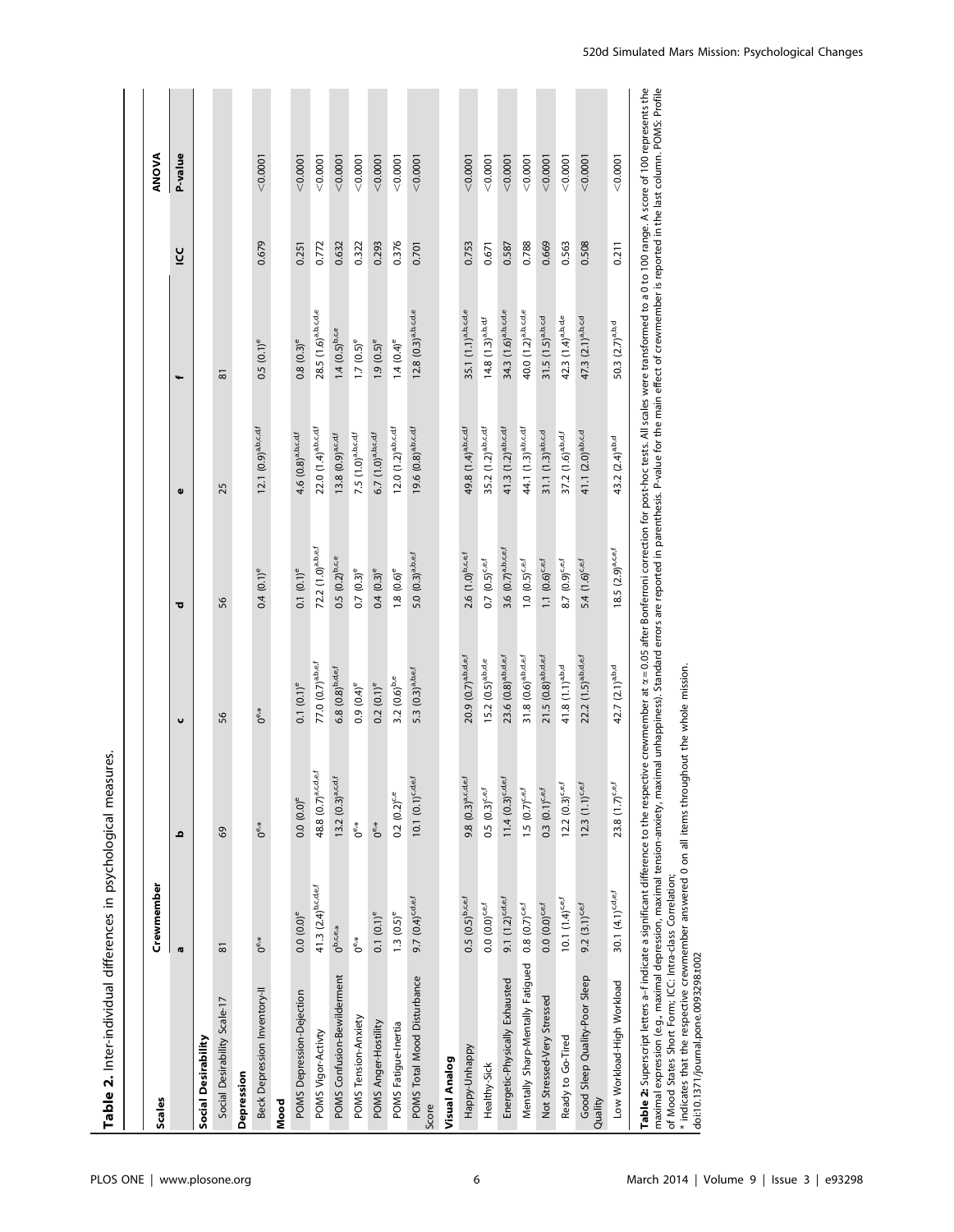

Figure 1. Cumulative self report scores show differential reactions to confinement. Cumulative scores are plotted for each crewmember (identified by lower case letters  $a-f$ ) relative to time in mission for the 8 self-report measures that showed significant differences between crewmembers (see Table 2). Beck-Depression Inventory-II and Profile of Mood States Short Form (POMS) scores were not transformed to a range from 0 to 100 for this figure. doi:10.1371/journal.pone.0093298.g001

lapses  $= 64\%$  and errors of commission (i.e., false starts  $= 48\%$ ). Crewmember d was by a factor of 1.85 more active while awake than the rest of the crew, but still averaged the second longest sleep time across the mission (7.79 h). Crewmember a manifested a splitsleep pattern (i.e., nocturnal anchor sleep plus a diurnal nap) during the mission, while crewmember  $b$  was behaviorally freerunning with a dominant period of ca. 25 h. These two crewmembers (a, b) were asleep when the other crewmembers were awake (or vice versa) during a total of 20.1% of the mission.

The other four crewmembers  $(c, d, e, f)$  had a monophasic nocturnal sleep pattern with a 24 h sleep-wake cycle throughout the mission [19].

A progressive sedentariness of the crew was evident through increased sleep time and decreased workload ratings with time in mission [19]. This highlights the need for coping strategies that address monotony and boredom from low workload after the first mission quarter, when communication delays with mission control became pronounced [24]. Coping strategies will also be needed for



Figure 2. Perceived conflicts throughout the simulated Mars mission. The number of conflicts with mission control (left panel) and other crewmembers (middle panel) were counted for 30-day periods relative to a 30-day period surrounding the landing on Mars between mission days 244 and 273. One conflict was counted if the crewmember recorded either a current conflict and/or a conflict in the past seven days. Conflicts (reported once weekly) with mission control peaked during the Mars landing period, were lower in the second half compared to the first half of the mission (dashed lines represent averages over pre- and post-landing periods), and were reported more often than conflicts among crewmembers. The right panel shows the cumulative number of weeks with conflicts relative to time in mission by crewmember. The majority of conflicts were reported by crewmembers e and f. doi:10.1371/journal.pone.0093298.g002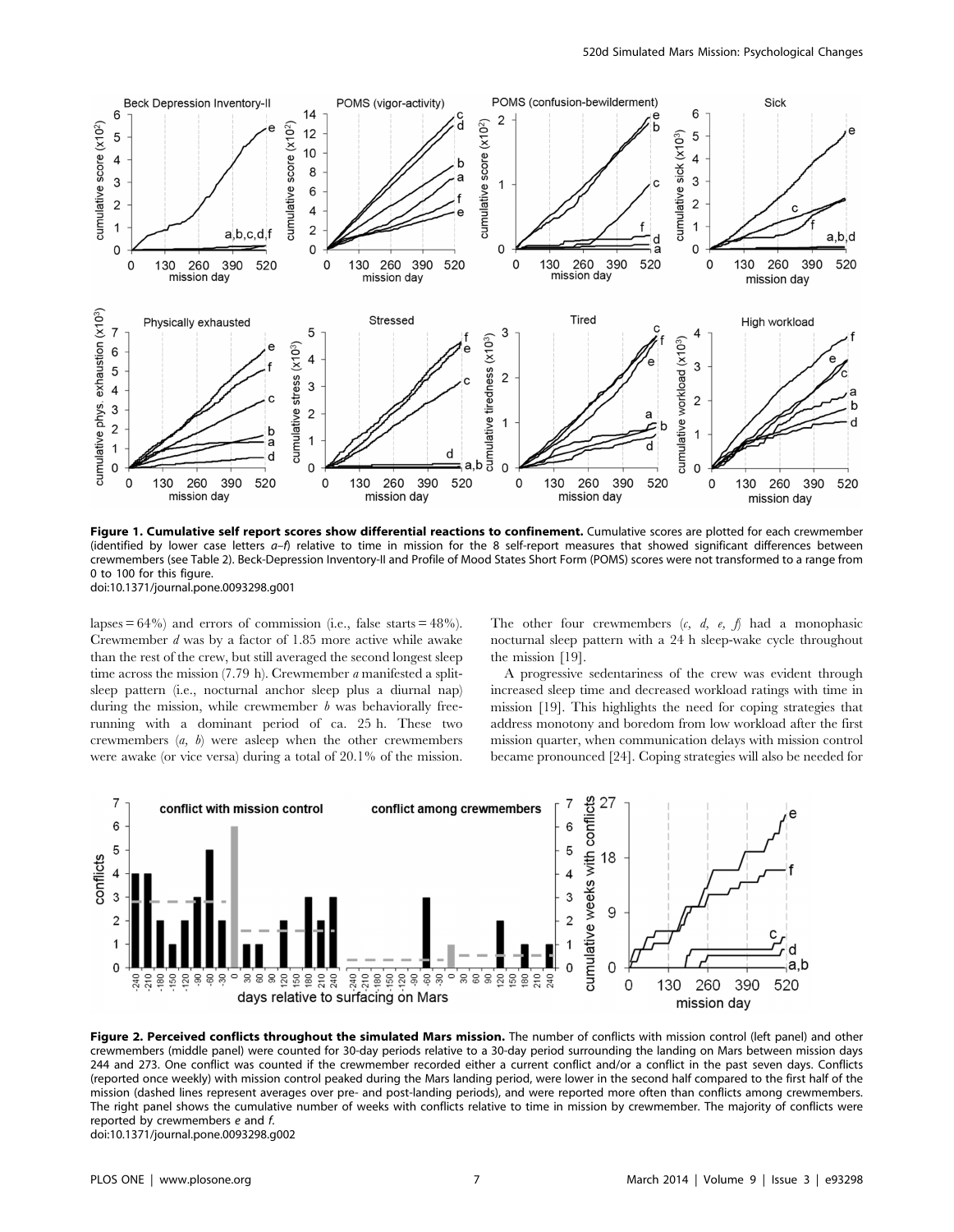

Figure 3. Crew interactions were facilitated by a core group. During de-briefs, each crewmember was asked to report the two crewmembers interacted with most frequently during the mission. Arrows pointing to a crewmember indicate the number of times he was mentioned by others; those pointing away designate with whom he indicated he most often interacted. Circle size indicates the frequency with which a crewmember was identified as interacted with most frequently.

doi:10.1371/journal.pone.0093298.g003

hypostimulation and restricted social contacts during longduration missions [2].

A modest increase in depressive symptoms and psychological distress was observed in the second compared to the first half of the mission, but this effect was largely contributed to by crewmember e. A higher frequency of crew-perceived conflicts with mission control was reported in the first relative to the second half of the mission (being maximal during the period of the simulated landing on Mars). According to Shved et al. [25], both the number of crew interactions (overall amount of communication) with mission control and the number of negative and critical statements in crew messages increased during the simulated landing period. We did not find a third quarter effect [26] in any of the psychological or behavioral outcomes. The fact that conflicts with mission control were reported by crewmembers five times more often than conflicts among themselves highlights the importance of a good relationship between the crew and mission controllers and the need for a greater involvement of mission controllers in premission training, as has been noted by others [27]. Additionally, greater crew autonomy might reduce conflicts between the crew and mission control.The 520-day simulated Mars mission was completed without any of the crewmembers discontinuing the study prematurely. Moreover, our data and debriefs of the crew data revealed no signs of major behavioral emergencies or serious unresolved conflicts during the mission. This overall mission success is reflected in average scores across crewmembers for many of our outcomes (e.g., sufficiently long sleep, high levels of psychomotor vigilance performance, no indication of depression, low levels of psychologic distress, high ratings of happiness, health, energy, and low ratings of stress, mental fatigue, and tiredness). These results may have been the effect of the psychological support the crew received throughout the mission [24]. However, such findings do not indicate the mission was without behavioral distress for individual crewmembers, as our results also indicated stable inter-individual differences among crewmembers for practically all behavioral health outcomes. This finding is in contrast with an earlier isolation study that was performed at IBMP in Moscow (SFINCSS-99) and included 3 crews of 4 crewmembers

each that were confined for 240 days (group 1, 4 Russians) and 110 days (group 2, 1 German and 3 Russians; and group 3, 1 Russian, 1 Austrian, 1 Japanese, and 1 Canadian). Group 3 entered and shared the facility with group 1 after the study ended for group 2. The crew was all male except for one female crewmember. One crewmember of group 3 discontinued the study prematurely on mission day 63, likely as a consequence of a conflict between crewmembers at a New Year's celebration [2,3]. In contrast to Mars 520, the 3 groups involved in SFINCSS-99 did not know each other and did not perform joint training prior to the mission.

There were many examples of inter-crew differences in coping with the prolonged isolation and confinement of the 17-month high-fidelity mission. Crewmember *b* was behaviorally freerunning with a dominant period of 24.98 h, and thus his sleep was approximately equally distributed over the 24-h day throughout the mission [19]. Crewmember  $a$  manifested a splitsleep pattern with frequent naps during the day that lengthened towards the end of the study. As a consequence, crewmembers a and b would have been at risk for performing suboptimal on mission tasks that were scheduled during the daytime. Also, as both crewmembers were frequently sleeping when the rest of the crew was awake (and vice versa), the time for interaction with the rest of the crew was also reduced [19], which is probably one reason for the lower frequency at which crewmembers a and b were mentioned by other crewmembers relative to frequency of communication (Figure 3). Crewmember  $f$  had the lowest average sleep time in mission (6.54 h), and the highest mission average ratings of tiredness, physical exhaustion, stress and poor sleep quality [19]. The sleep-wake data indicated crewmember  $f$ experienced a worsening sleep onset insomnia across the mission, which resulted in his being the only crewmember averaging less than 7 hours sleep a day in the across the mission [19]. Six or fewer hours of sleep a day on a chronic basis has been shown to lead to escalating errors in psychomotor vigilance performance [28–30]. This was the case for crewmember  $f$ , who had the majority of PVT-B errors of omission and commission among the crew. This degradation of behavioral alertness could be detrimental during critical periods of the mission (e.g., docking maneuvers, extra-vehicular activities, or emergencies).

Crewmember e was the only crewmember to frequently report symptoms of depression that increased during the second half of the mission. He also had the highest ratings of psychological distress and of feeling unhappy, sick, physically exhausted and mentally fatigued. Although crewmember  $e$  was the only subject to report these symptoms, it is unclear whether he was the only subject that experienced them, as the other subjects showed much higher social desirability bias scores (SDS-17) compared to crewmember  $e$ . Thus, crewmember  $e$  had the lowest pre-mission bias in presenting himself ideally, while some other crewmembers (e.g., *a* and  $f$ ) had much higher SDS-17 scores indicating a tendency to present themselves more ideally. This bias may have resulted in their misreporting negative symptoms during the mission. This reporting bias could also be based in cultural differences among crewmembers [31]. Crewmember e (together with crewmember  $f$  reported most of the conflicts with mission control and other crewmembers. Comparable to crewmembers a and  $b$ , crewmembers  $e$  and  $f$  had a lower frequency at which other crewmembers mentioned them relative to frequency of communication (Figure 3). In contrast, crewmembers  $c$  and  $d$  were notable for showing no signs of behavioral changes or psychological distress during the mission; they were most often mentioned as the two people with whom the rest of the crew interacted; and they were the only two crewmembers to suffer no changes in sleep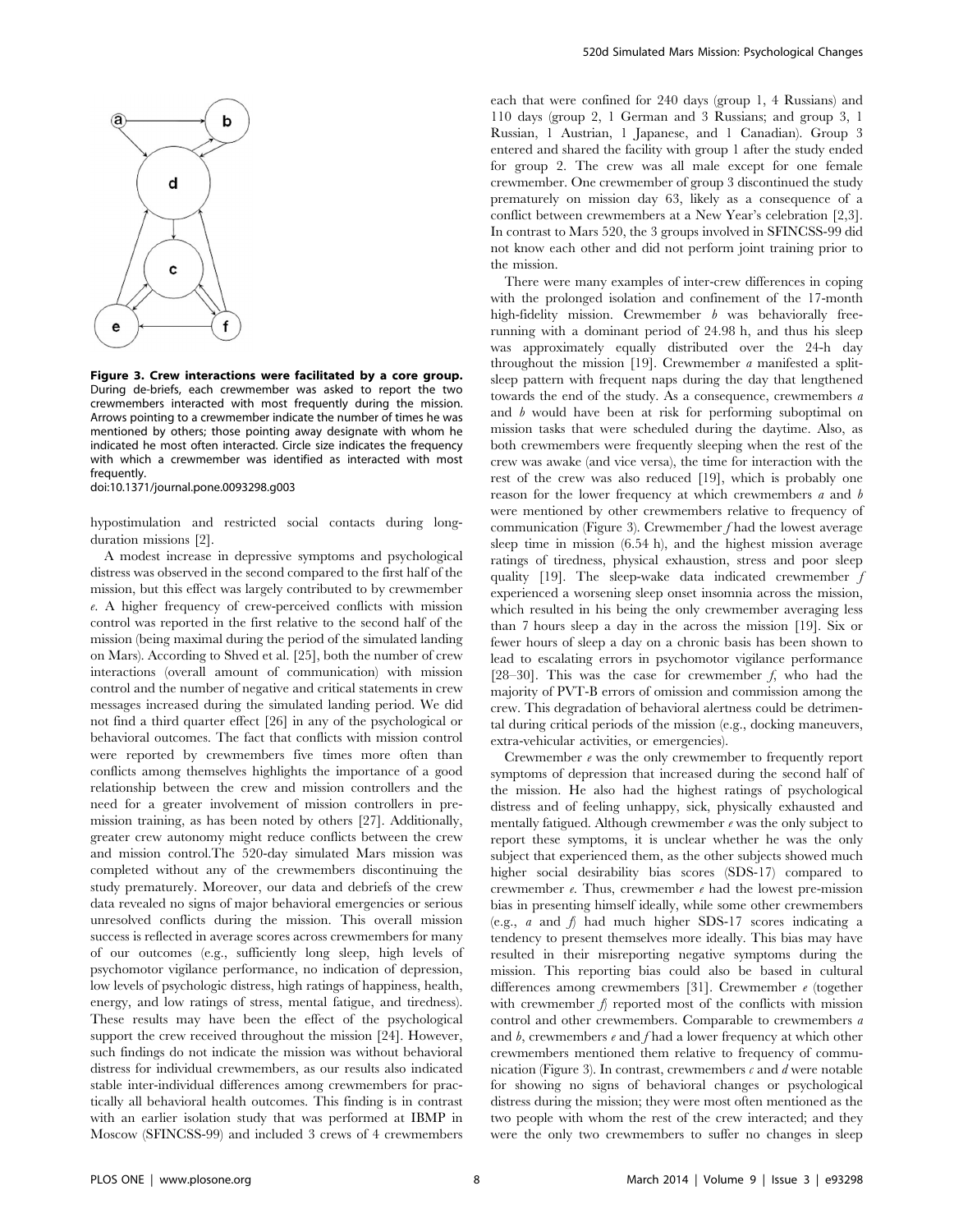duration, sleep-wake timing or sleep quality during the 520-day mission.

When all Mars 520 behavioral and psychological data are considered in aggregate, only two of the six crewmembers  $(c \text{ and } d)$ showed neither behavioral disturbances nor reports of psychological distress during the 17-month period of mission confinement. This meta- finding highlights the importance of identifying behavioral, psychological, and biological markers of the characteristics that predispose prospective long-duration space exploration crewmembers to both effective and ineffective neurobehavioral and psychosocial reactions to the prolonged confinement required for exploration missions. Such predictors and biomarkers are needed to inform crew selection, training, and individualized countermeasures. This conclusion and the findings of this study are consistent with recent reviews of the psychological effects of polar expeditions and other analogs for space flight [2,32,33,34].

The age of exploration space missions will require the ''right stuff'' for prolonged confinement and isolation, which the Mars 520 ICE experiment indicates means good insight into one's capability, behavioral health, biological adaptability, environmental coping, mental endurance, and salutogenic responses to stressors [35]. This conclusion is not only consistent with findings from polar research as a space analog [21,33,34,36], but they should also be priorities in crew selection and training in confined environments for the mission to Mars and beyond.

Finally, we note that the vast majority of both adequate and inadequate psychological and behavioral reactions we observed in Mars 520 crewmembers appeared to be phenotypic (as evidenced by high ICCs, Table 2). Moreover, they appeared relatively early in the mission and sustained unabated throughout it. It suggests that it may be possible to detect individual psychological and behavioral vulnerabilities in periods that are significantly shorter than the 520 days employed in the IBMP study. This would enhance capability to efficiently select and train crew before, and monitor and provide them with adequate, individualized countermeasures during a long-duration mission.

## Limitations

This study has several limitations. Naturally, microgravity, radiation and threat-to-life–, three important physiological and

## References

- 1. Lapierrea J, Bouchard S, Martin T, Perreault M (2009) Transcultural group performance in extreme environment: Issues, concepts and emerging theory. Acta Astronaut 64: 1304–1313.
- 2. Sandal GM (2004) Culture and tension during an International Space Station simulation: Results from SFINCSS'99. Aviat Space Environ Med 75: C44–C51.
- 3. Inoue N, Matsuzaki I, Ohshima H (2004) Group Interactions in SFINCSS-99: Lessons for Improving Behavioral Support Programs. Aviat Space Environ Med 75: C28–C35.
- 4. Kanas N, Sandal G, Boyd JE, Gushin VI, Manzey D, et al. (2009) Psychology and culture during long-duration space missions. Acta Astronaut 64: 659–677.
- 5. Ball JR, Evans CH (2001) Safe passage: Astronaut care for exploration missions. Washington: National Academy Press. 273 p.
- 6. Slack KJ, Shea C, Leveton LB, Whitmire AM, Schmidt LL (2009) Risk of behavioral and psychiatric conditions: NASA evidence-based review. Available: http://humanresearchroadmap.nasa.gov/evidence/reports/BMED.pdf. Accessed 4 March 2014.
- 7. Baisden DL, Beven GE, Campbell MR, Charles JB, Dervay JP, et al. (2008) Human health and performance for long-duration spaceflight. Aviat Space Environ Med 79: 629–635.
- 8. Stöber J (2001) The Social Desirability Scale-17 (SDS-17). Eur J Psychol Assess 17: 222–232.
- 9. Blake BF, Valdiserri J, Neuendorf KA, Nemeth J (2006) Validity of the SDS-17 measure of social desirability in the American context. Pers Individ Dif 40: 1625–1636.

psychological stressors that will be encountered during exploration-type missions– could not be simulated in Mars 520, which restricts the generalizability of the findings to long-duration space missions [37]. We only had limited access to the crew before and after the 520-day mission, and thus cannot infer about their psychological status before and after the mission. The medical and psychological selection and screening of the crew was conducted by the space agency responsible for each study participant, making it uncertain to what extent it was comparable. The crew was male only, so we cannot make inferences about female only or mixed crews. Our assessment of performance was limited to psychomotor vigilance testing. It cannot therefore be assumed that other aspects of cognitive performance were not changed across time in mission. We want to stress that we did not measure physiological or endocrine markers of stress, limiting our ability to detect stress reactions not revealed in the behavioral responses of crewmembers. Finally, our protocol was one of at least 90 other protocols carried out in the quasi-operational environment of the 520-day Mars mission simulation. We had no control over the other protocols that may have introduced unexplained variance in our outcome measures.

## Acknowledgments

The Mars 520-day simulation was developed by the Institute for Biomedical Problems of the Russian Academy of Sciences. We thank A. I. Grigoriev, I. B. Ushakov, E. P. Demin and M. S. Belakovskiy for creating the simulation; the crew for participating in the study and providing the data; the crew of the 105-day pilot study for helping identify the optimal data acquisition techniques; and D. Metaxas, C. Mott, R. Bartels, S. Arroyo, X. Yu and J. Allen for aiding in data extraction.

### Author Contributions

Conceived and designed the experiments: MB DFD DJM IS AJE ADA CWJ ECH KK BVM. Performed the experiments: MB DFD DJM IS AJE ADA CWJ ECH KK BVM. Analyzed the data: MB DFD DJM ADA CWJ ECH KK. Contributed reagents/materials/analysis tools: MB DFD DJM ADA CWJ ECH KK. Wrote the manuscript: MB DFD ADA CWJ ECH JPS.

- 11. Shacham S (1983) A shortened version of the Profile of Mood States. J Pers Assess 47: 305–306.
- 12. Beck AT, Steer RA, Ball R, Ranieri WF (1996) Comparison of Beck Depression Inventories-IA and -II in psychiatric outpatients. J Pers Assess 67: 588–597.
- 13. Ancoli-Israel S, Cole R, Alessi C, Chambers M, Moorcroft W, et al. (2003) The role of actigraphy in the study of sleep and circadian rhythms. Sleep 26: 342– 392.
- 14. Kushida CA, Chang A, Gadkary C, Guilleminault C, Carrillo O, et al. (2001) Comparison of actigraphic, polysomnographic, and subjective assessment of sleep parameters in sleep-disordered patients. Sleep Med 2: 389–396.
- 15. Basner M, Dinges DF (2011) Maximizing sensitivity of the Psychomotor Vigilance Test (PVT) to sleep loss. Sleep 34: 581–591.
- 16. Lim J, Dinges DF (2008) Sleep deprivation and vigilant attention. Ann N Y Acad Sci 1129: 305–322.
- 17. Basner M, Mollicone DJ, Dinges DF (2011) Validity and sensitivity of a brief Psychomotor Vigilance Test (PVT-B) to total and partial sleep deprivation. Acta Astronaut 69:949–959.
- 18. Basner M, Rubinstein J (2011) Fitness for duty: A 3 minute version of the Psychomotor Vigilance Test predicts fatigue related declines in luggage screening performance. J Occup Env Med 53: 1146–1154.
- 19. Basner M, Dinges DF, Mollicone DJ, Ecker A, Jones CW, et al. (2013) Mars 520-d mission simulation reveals protracted crew hypokinesis and alterations of sleep duration and timing. Proc Natl Acad Sci U S A 110: 2635–2640.
- 20. Landis JR, Koch GG (1977) The measurement of observer agreement for categorical data. Biometrics 33: 159–174.